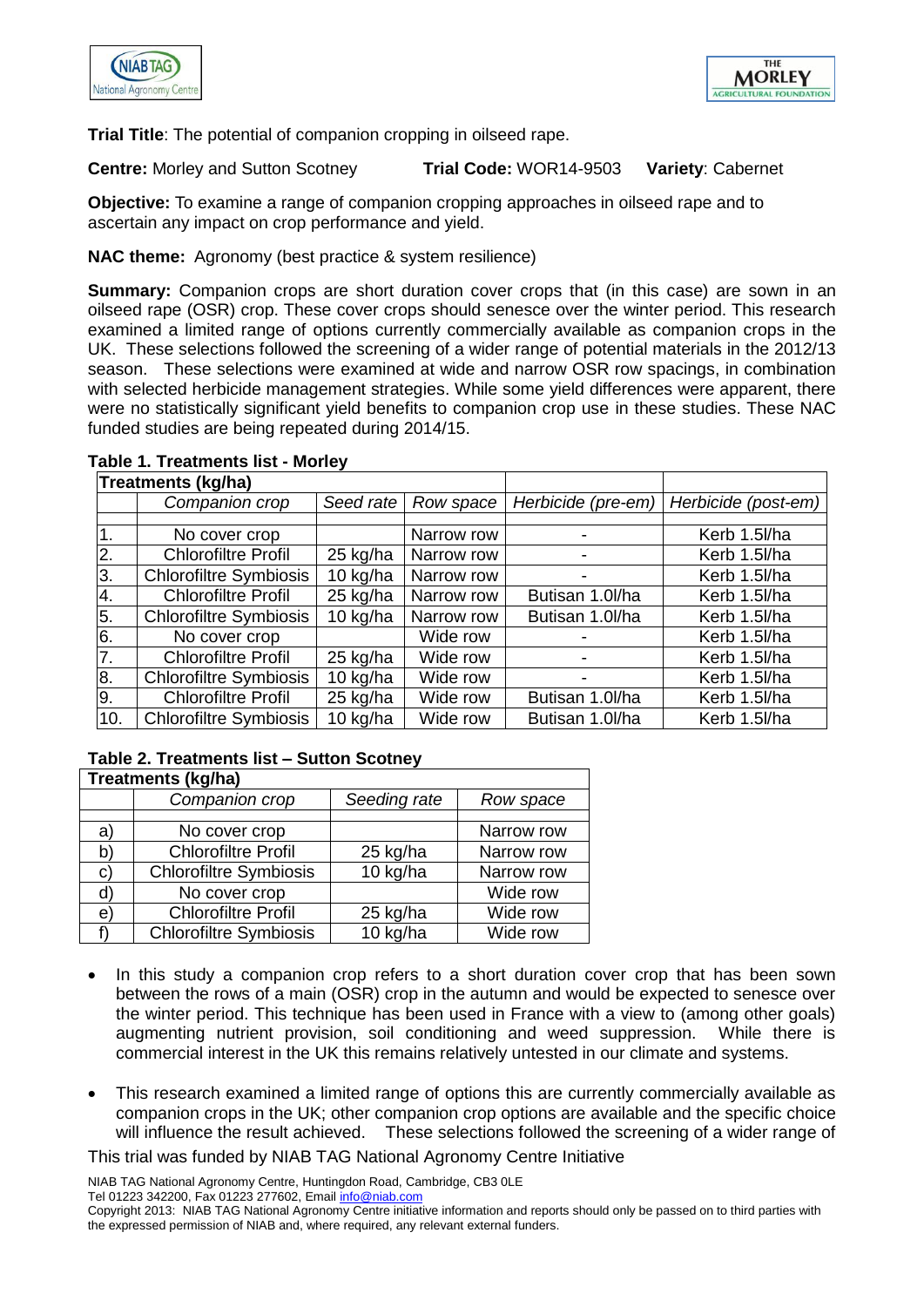



materials in the 2012/13 season. The companion crop choices selected could equally be used as cover crops.

- The companion crop mixtures used are as outlined beneath and treatments are set out in Tables 1 and 2. These were sown at the same time as the OSR crop which was established on two row spacings narrow (ca. 12.5 cm rows) and wide (ca. 50 cm rows). The mixes used were as follows:
	- o Chlorofiltre Profil: containing vetch, clover and phacelia
	- $\circ$  Chlorofiltre Symbiosis: containing vetch, berseem clover, crimson clover and persian clover.
- While the experiments at Morley and Sutton Scotney used the same companion crop mixes and analogous row spacings, Sutton Scotney received a low input herbicide programme (targeting mainly grass weeds and cereal volunteers rather than broadleaf weeds), whereas the study at Morley received incremental herbicide inputs. In addition to those described in the treatment listing the Morley study also received an additional Galera based overall weed control application in the early spring to augment the level of weed and companion crop control achieved.
- Plant populations at Sutton Scotney were around 12 plants per meter row on the narrow rows and 25 plants per meter row on the wide rows in November. At Morley populations were lower at around 5 plants per meter row on the narrow rows and 4 plants per meter row on the wide rows in October.
- The oilseed rape crop Green Area Index (GAI) was assessed at both Sutton Scotney and Morley in the autumn and early spring (Tables 3 and 4); GAI is a measure of the ratio between the total area of all green tissues and the area of ground from which they come. At Sutton Scotney there was relatively little difference between treatments with GAI scores generally in the range of 1.0-1.2 at both timings. At Morley GAI scores tended to be higher on the narrow rows (0.7-0.8) compared to the wide rows (0.2-0.5) in October. There was an increase in oilseed rape GAI in the February assessment at Morley (*cf*. October) and while differences were still apparent between wide (0.5-1.0) and narrow (1.0-1.7) these ranges were overlapping.
- With regard to companion crop GAI scores, at Sutton Scotney for both narrow and wide rows GAI scores were higher with the 'Profil' mix (0.9) compared to the 'Symbiosis' mix (0.1), although there was some evidence of a reduction in companion crop GAI overwinter for the 'Profil' mix. At Morley, again the 'Profil' mix (0.9-1.1) tended to have a greater GAI score compared to the 'Symbiosis' mix (0.1-0.2) from the October assessment. The GAI score of both Profil' mix (1.2-1.8) and 'Symbiosis' (0.4-0.7) mix companion crops had increased by the February assessment at Morley regardless of the row spacing. It was apparent that both mixes at Sutton Scotney and Morley survived the winter period, albeit that the Profil' mix had survived with much more vigour than the 'Symbiosis' mix; perhaps suggesting this mix is less suited to use as a companion crop in the UK. Assessment of companion crop plots post winter indicated that particularly the phacelia had not succumbed to substantial winter kill.
- With regard to the interaction of oilseed rape and companion crop at Sutton Scotney, there was little suggestion that the companion crops were impacting on oilseed rape GAI scores in February. At Morley there was some suggestion of a reduction of companion crop GAI in February associated with increased herbicide regimes. At this timing on either the narrow or wide rows the largest reductions in oilseed rape GAI were associated with treatments where the 'Profil' mix had been used; these reductions were most pronounced on the wide row crops.

This trial was funded by NIAB TAG National Agronomy Centre Initiative

NIAB TAG National Agronomy Centre, Huntingdon Road, Cambridge, CB3 0LE Tel 01223 342200, Fax 01223 277602, Email info@niab.com

Copyright 2013: NIAB TAG National Agronomy Centre initiative information and reports should only be passed on to third parties with the expressed permission of NIAB and, where required, any relevant external funders.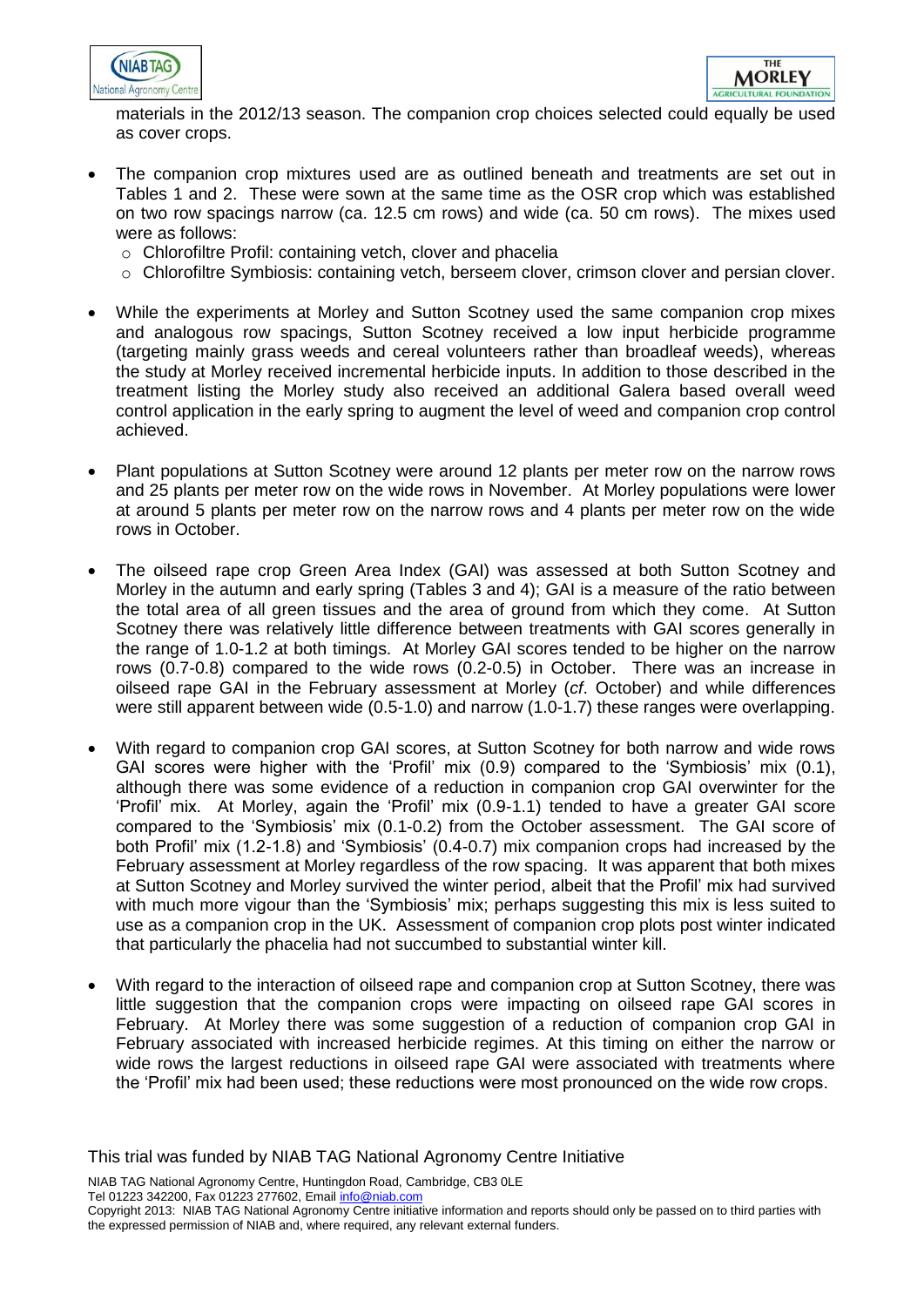



- Yield data from both studies did not indicate any yield advantage from the use of these companion crops in this study (Figures 1 and 2). In general use of the 'Symbiosis' mixture resulted in similar yield to treatments where no companion crop had been used, but the 'Profil' mix tended to be more competitive and reduce oilseed rape yields. Where companion crops had not been used oilseed rape yields were similar on wide and narrow rows at both sites.
- An analogous NAC funded companion crop study at Morley in 2012/13 indicated much higher degrees of winter senescence and some small (non-significant) yield responses associated with both the 'Symbiosis' and 'Profil' mixtures. The difference between seasons is potentially related to growth the specific conditions experienced by the crop over the winter; this reinforces the need to choose companion crop options carefully. This research is continuing, with a slightly modified protocol, through the support of the NAC initiative over the 2014/15 season. Further consolidated results will be reported in due course.

|     | Oct 13          | Feb 14 | Oct 13            | Feb 14 |
|-----|-----------------|--------|-------------------|--------|
|     |                 |        |                   |        |
|     |                 |        | <b>Narrow row</b> |        |
| 1   | 0.8             | 1.7    | 0.0               | 0.0    |
| 2   | 0.8             | 1.0    | 1.1               | 1.4    |
| 3   | 0.7             | 1.6    | 0.2               | 0.7    |
| 4   | 0.7             | 1.5    | 0.9               | 1.2    |
| 5   | 0.7             | 1.6    | 0.1               | 0.4    |
|     | <b>Wide row</b> |        |                   |        |
| 6   | 0.3             | 0.7    | 0.0               | 0.0    |
| 7   | 0.5             | 0.5    | 1.1               | 1.8    |
| 8   | 0.4             | 1.0    | 0.1               | 0.6    |
| 9   | 0.4             | 0.9    | 0.9               | 1.6    |
| 10  | 0.2             | 0.8    | 0.2               | 0.6    |
|     |                 |        |                   |        |
| LSD | 0.17            | 0.39   | 0.22              | 0.26   |

**Table 3**. The impact of companion crop and row spacing on green area index at Morley **Treatment OSR Companion crop**

**Table 4**. The impact of companion crop and row spacing on green area index at Sutton Scotney

| <b>Treatment</b> | <b>OSR</b>      |      | <b>Companion crop</b> |      |
|------------------|-----------------|------|-----------------------|------|
|                  | Nov 13   Feb 14 |      | Nov 13   Feb 14       |      |
|                  |                 |      |                       |      |
|                  |                 |      | <b>Narrow row</b>     |      |
| a                | 1.1             | 1.1  | 0.0                   | 0.0  |
| b                | 1.2             | 1.1  | 0.9                   | 0.5  |
| С                | 1.1             | 1.1  | 0.1                   | 0.1  |
|                  | <b>Wide row</b> |      |                       |      |
| d                | 1.2             | 1.2  | 0.0                   | 0.0  |
| е                | 1.1             | 1.0  | 0.9                   | 0.6  |
| f                | 1.0             | 1.1  | 0.1                   | 0.1  |
|                  |                 |      |                       |      |
| LSD              | 0.29            | 0.34 | 0.37                  | 0.17 |

This trial was funded by NIAB TAG National Agronomy Centre Initiative

NIAB TAG National Agronomy Centre, Huntingdon Road, Cambridge, CB3 0LE Tel 01223 342200, Fax 01223 277602, Email info@niab.com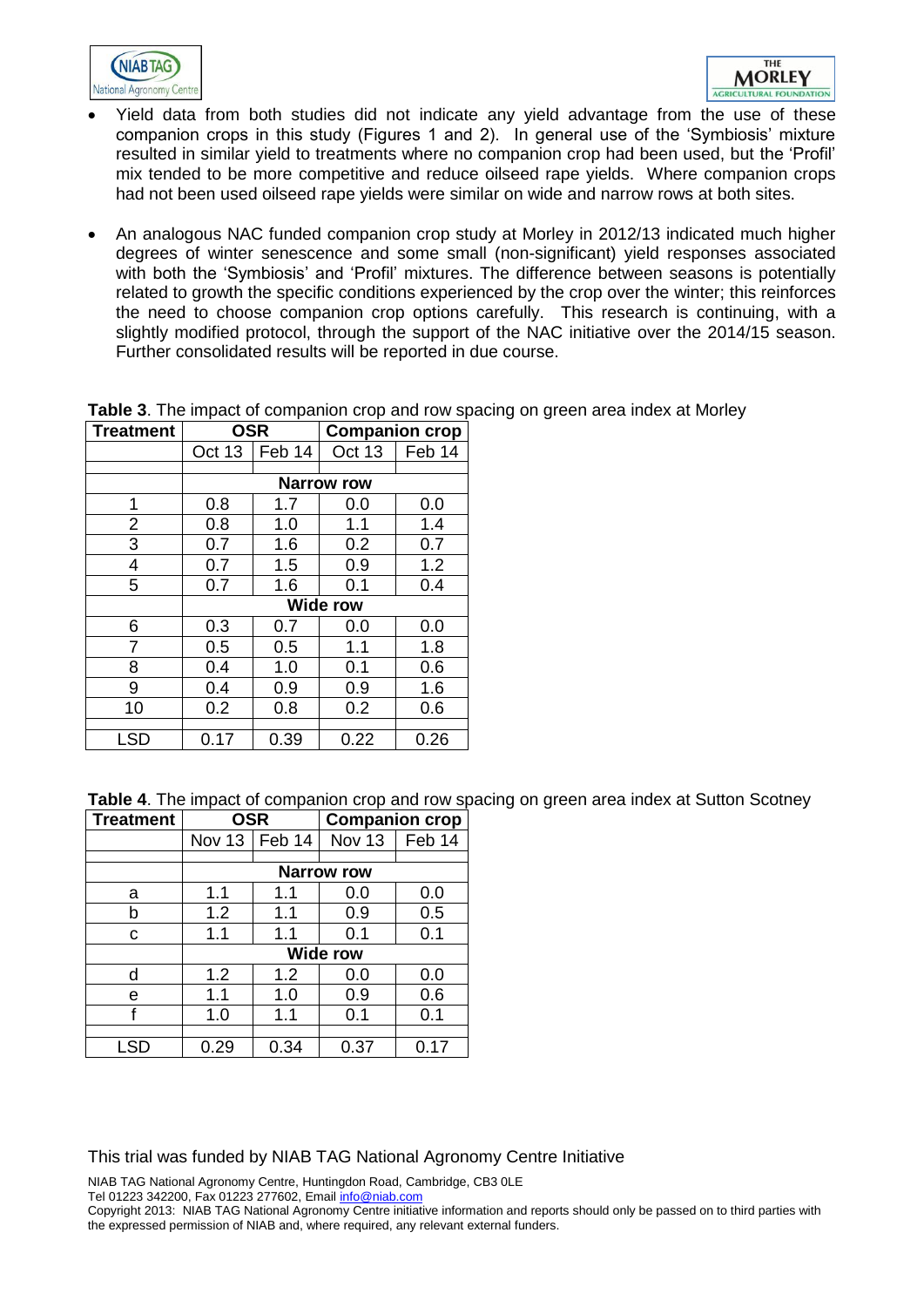









# **Figure 2**. The effect of companion crop and row spacing on yield at Sutton Scotney 2013/14 (t/ha)

### **Field details & overall applications to crop**

| Crop:                 | <b>Winter Oilseed Rape</b>                 |
|-----------------------|--------------------------------------------|
| Trial ID:             | WOR14-605                                  |
| <b>Location: Name</b> | Morley, Brockholes                         |
| Soil type:            | Ashley series, sandy loam                  |
| Soil analysis:        | P-24.8 mg/l, K-69 mg/l, Mg-71 mg/l, pH-7.2 |

This trial was funded by NIAB TAG National Agronomy Centre Initiative

NIAB TAG National Agronomy Centre, Huntingdon Road, Cambridge, CB3 0LE

Tel 01223 342200, Fax 01223 277602, Email info@niab.com